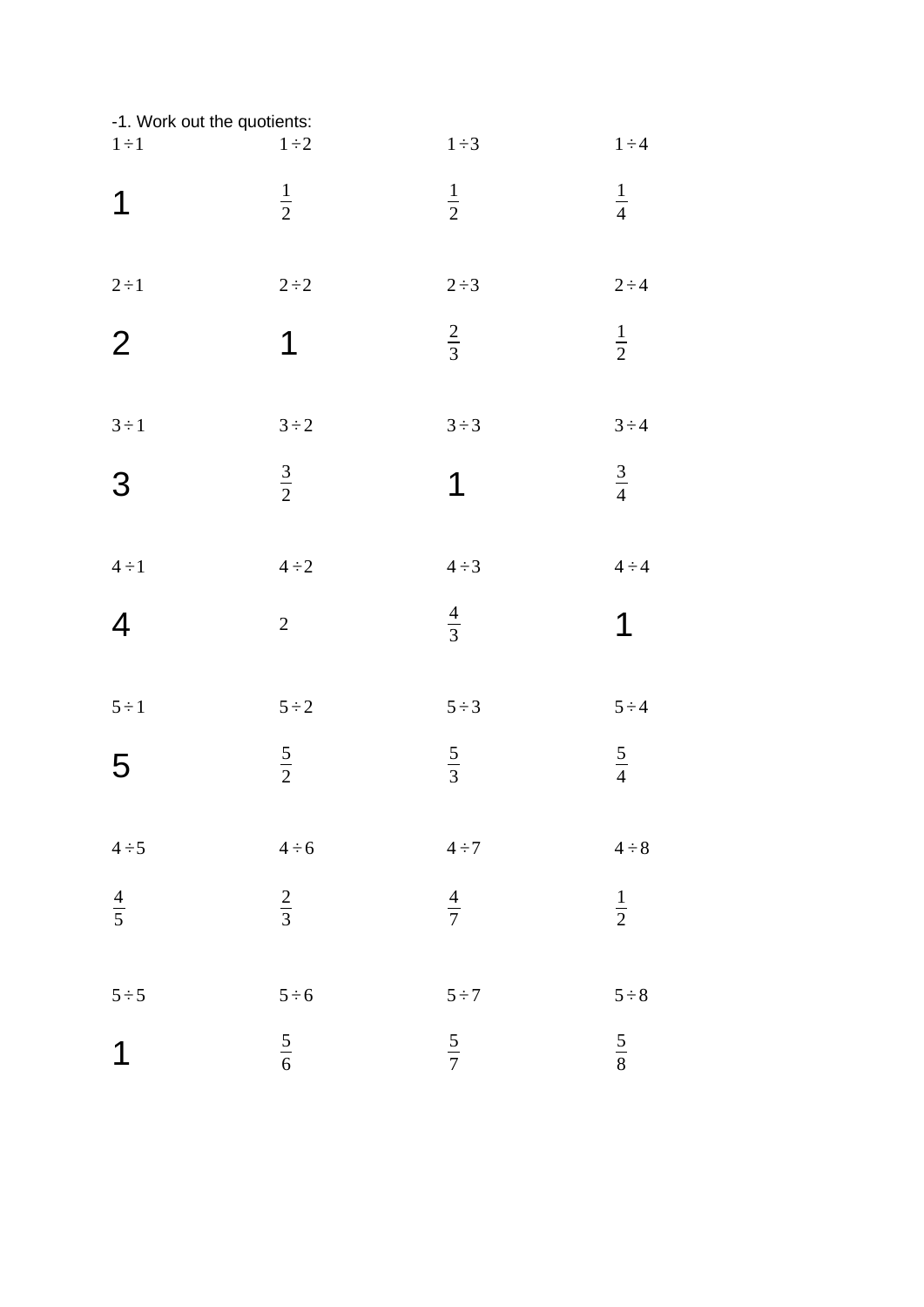| 0. Simplify the fractions:<br>$rac{2}{1}$ | $\frac{4}{1}$            | $\frac{6}{1}$           | $\frac{8}{1}$        |
|-------------------------------------------|--------------------------|-------------------------|----------------------|
|                                           |                          |                         |                      |
| $\overline{c}$                            | 4                        | 6                       | 8                    |
| $rac{2}{2}$                               | $\frac{4}{2}$            | $\frac{6}{2}$           | $\frac{8}{2}$        |
| $\mathbf{1}$                              | $\overline{c}$           | $\overline{\mathbf{3}}$ | $\overline{4}$       |
| $\frac{2}{6}$                             | $\frac{4}{6}$            | $\frac{6}{6}$           | $\frac{8}{6}$        |
| $rac{1}{3}$                               | $rac{2}{3}$              | $\mathbf{1}$            | $\frac{4}{3}$        |
| $\frac{10}{6}$                            | $\frac{20}{6}$           | $\frac{30}{6}$          | $\frac{40}{6}$       |
| 5<br>$\overline{3}$                       | $10\,$<br>$\overline{3}$ | 5                       | 20<br>$\overline{3}$ |
| $\frac{10}{42}$                           | $\frac{20}{42}$          | $\frac{30}{42}$         | $\frac{40}{42}$      |
| $\frac{5}{21}$                            | $\frac{10}{21}$          | $rac{5}{7}$             | $\frac{20}{21}$      |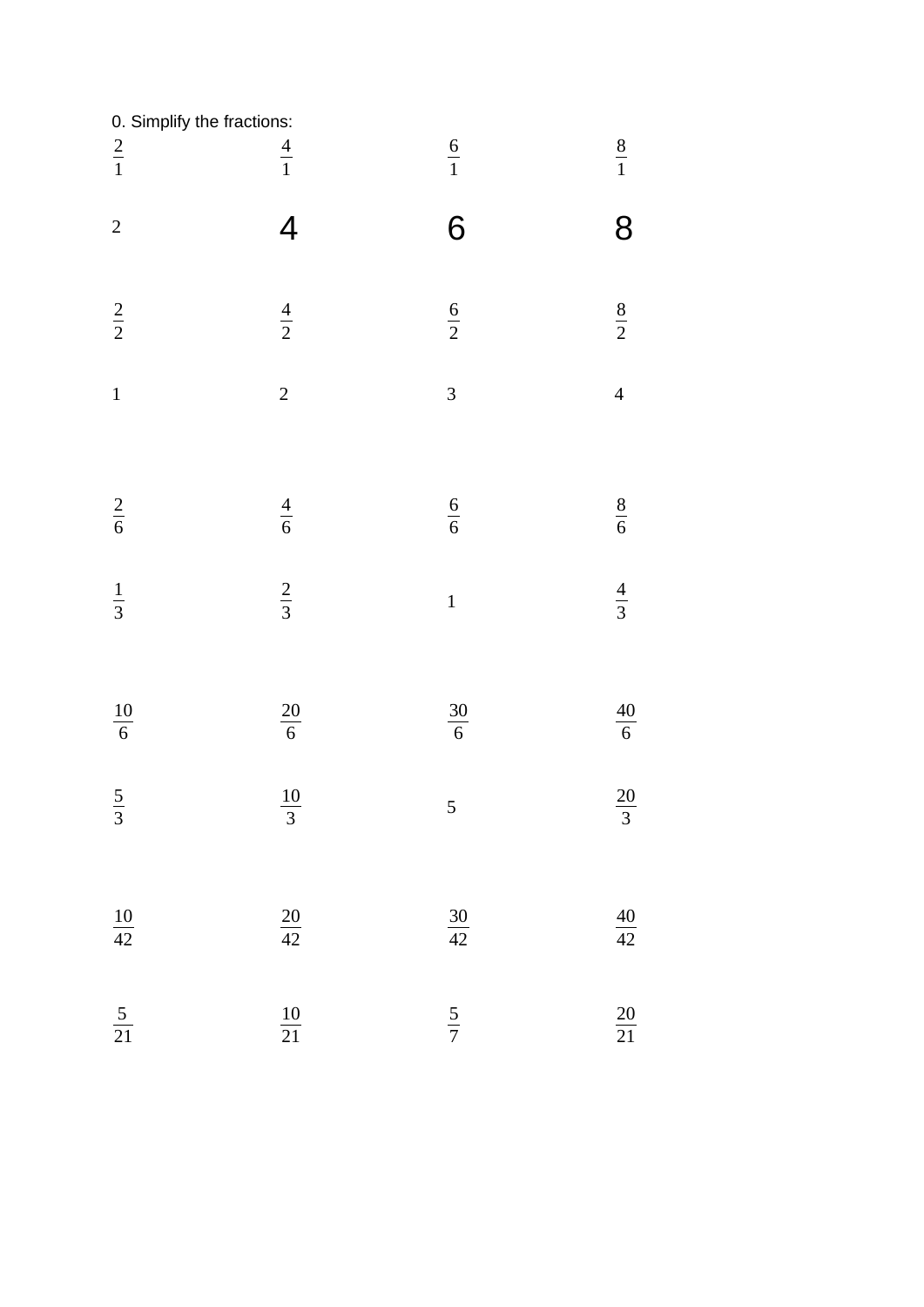1. Fill in the missing numbers:

| $\frac{1}{1} = \frac{1}{1}$  | $\frac{2}{1} = \frac{2}{1}$   | $\frac{3}{1} = \frac{3}{1}$  |
|------------------------------|-------------------------------|------------------------------|
| $\frac{1}{2} = \frac{1}{2}$  | $\frac{2}{2} = \frac{2}{2}$   | $\frac{3}{2} = \frac{3}{2}$  |
| $\frac{1}{1} = \frac{2}{2}$  | $\frac{2}{1} = \frac{4}{2}$   | $\frac{3}{1} = \frac{6}{2}$  |
| $\frac{2}{2} = \frac{1}{1}$  | $\frac{4}{2} = \frac{2}{1}$   | $\frac{6}{2} = \frac{3}{1}$  |
| $\frac{1}{1} = \frac{3}{3}$  | $\frac{2}{1} = \frac{6}{3}$   | $\frac{3}{1} = \frac{9}{3}$  |
| $\frac{2}{2} = \frac{3}{3}$  | $\frac{4}{2} = \frac{6}{3}$   | $\frac{6}{2} = \frac{9}{3}$  |
| $\frac{3}{6} = \frac{1}{2}$  | $\frac{6}{6} = \frac{2}{2}$   | $\frac{9}{6} = \frac{3}{2}$  |
| $\frac{2}{2} = \frac{6}{6}$  | $\frac{4}{2} = \frac{12}{6}$  | $\frac{6}{2} = \frac{18}{6}$ |
| $\frac{3}{6} = \frac{6}{12}$ | $\frac{9}{6} = \frac{18}{12}$ |                              |
| $\frac{3}{2} = \frac{9}{6}$  | $\frac{5}{2} = \frac{15}{6}$  | $\frac{7}{2} = \frac{21}{6}$ |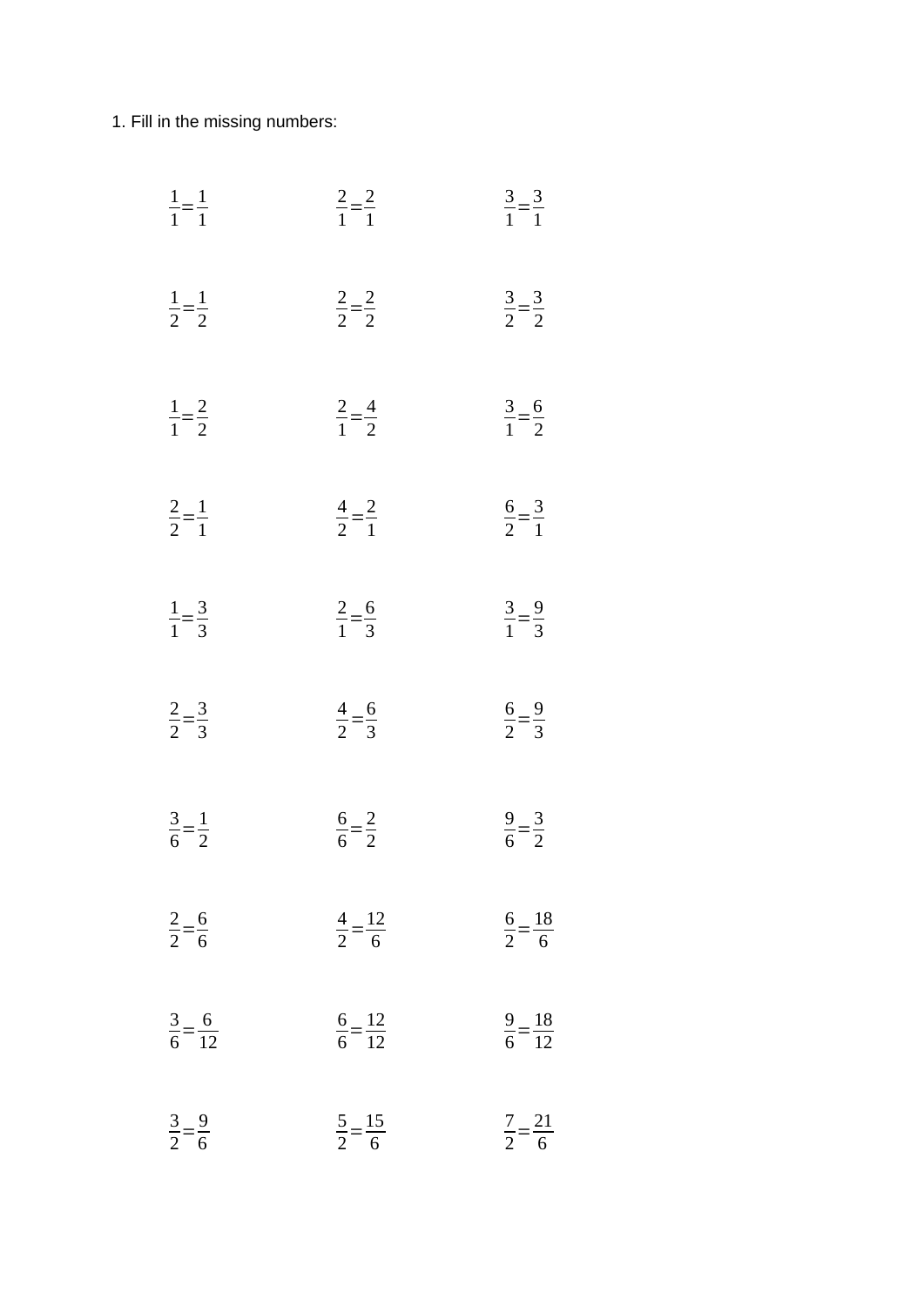| $\frac{1}{1} = \frac{1}{1}$  | $\frac{2}{1} = \frac{2}{1}$   | $\frac{3}{1} = \frac{3}{1}$   |
|------------------------------|-------------------------------|-------------------------------|
| $rac{1}{2} = \frac{1}{2}$    | $\frac{2}{2} = \frac{2}{2}$   | $\frac{3}{2} = \frac{3}{2}$   |
| $\frac{1}{1} = \frac{2}{2}$  | $rac{2}{1} = \frac{4}{2}$     | $\frac{3}{1} = \frac{6}{2}$   |
| $rac{4}{2} = \frac{2}{1}$    | $\frac{8}{2} = \frac{4}{1}$   | $rac{12}{2} = \frac{6}{1}$    |
| $\frac{1}{1} = \frac{3}{3}$  | $\frac{2}{1} = \frac{6}{3}$   | $rac{3}{1} = \frac{9}{3}$     |
| $rac{2}{2} = \frac{3}{3}$    | $\frac{4}{2} = \frac{6}{3}$   | $\frac{6}{2} = \frac{9}{3}$   |
| $\frac{9}{6} = \frac{3}{2}$  | $\frac{18}{6} = \frac{6}{2}$  | $\frac{27}{6} = \frac{9}{2}$  |
| $rac{2}{2} = \frac{6}{6}$    | $rac{4}{4} = \frac{6}{6}$     | $\frac{6}{6} = \frac{6}{6}$   |
| $\frac{3}{6} = \frac{6}{12}$ | $\frac{6}{12} = \frac{6}{12}$ | $\frac{9}{18} = \frac{6}{12}$ |
| $rac{3}{2} = \frac{6}{4}$    | $rac{5}{2} = \frac{10}{4}$    | $\frac{7}{2} = \frac{21}{6}$  |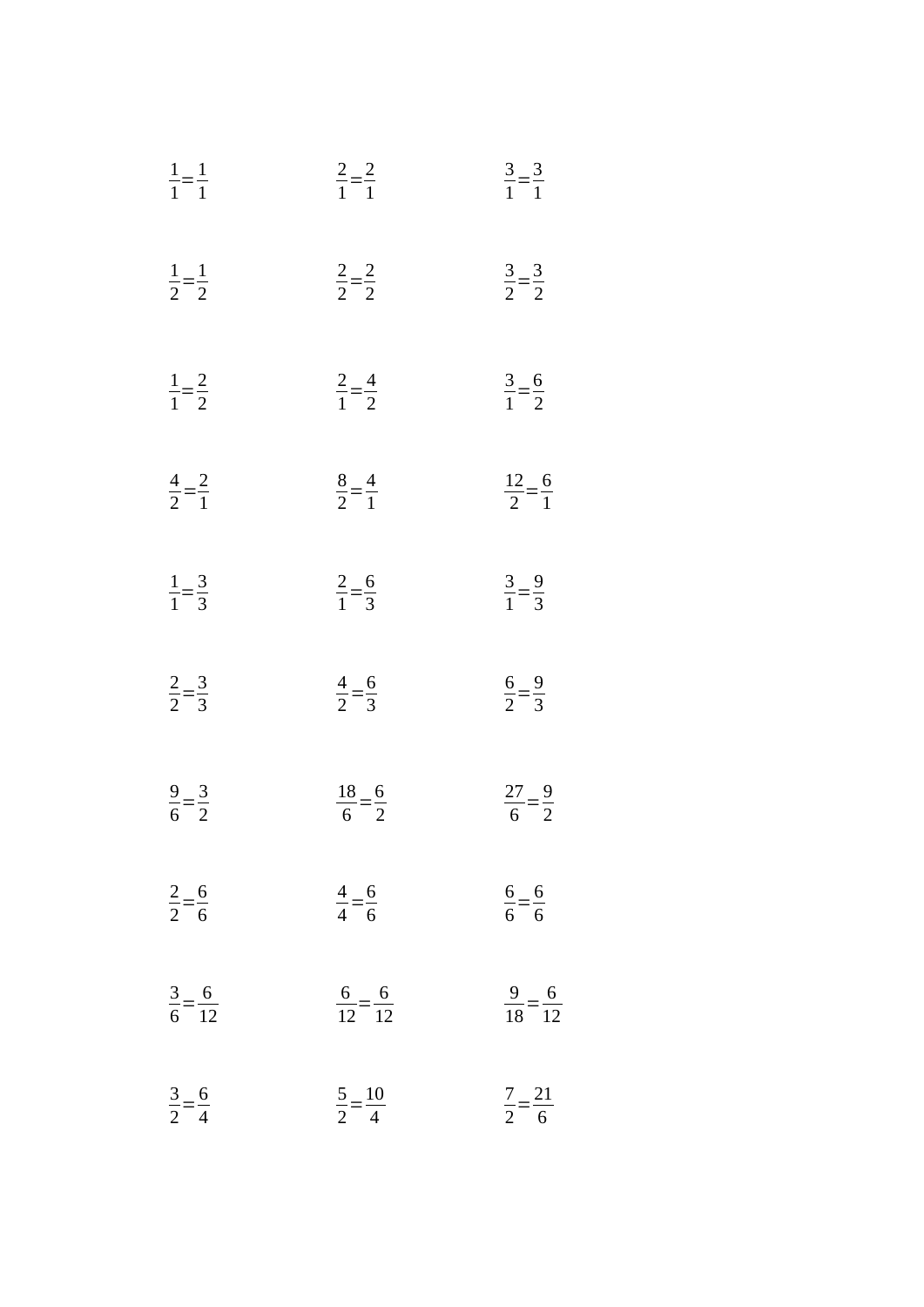| 2. Evaluate the expressions |                    |                   |                         |
|-----------------------------|--------------------|-------------------|-------------------------|
| $0^0$                       | $\boldsymbol{0}^1$ | $0^2\,$           | $0^3\,$                 |
| $\mathbf 1$                 | O                  | O                 | 0                       |
|                             |                    |                   |                         |
| $1^0$                       | $\boldsymbol{1}^1$ | $1^2$             | $\boldsymbol{1}^3$      |
| $\mathbf 1$                 | 1                  | 1                 | $\mathbf 1$             |
| $2^0$                       | $2^1$              | $2^2$             | $2^3$                   |
| $\mathbf 1$                 | $\overline{2}$     | 4                 | 8                       |
|                             |                    |                   |                         |
| $3^0$                       | $\mathfrak{Z}^1$   | $3^2$             | $3^3$                   |
| 1                           | 3                  | 9                 | 27                      |
| $4^0$                       | $\boldsymbol{4}^1$ | $4^2$             | $4^3$                   |
|                             |                    |                   |                         |
| 1                           | $\overline{4}$     | 16                | 64                      |
| $\frac{1}{1}^{1}$           | $\frac{1^2}{1^1}$  | $\frac{1^3}{1^1}$ | $\frac{1^4}{1^1}$       |
|                             |                    |                   |                         |
| $\overline{1}$              | $\overline{1}$     | $\overline{1}$    | $\overline{1}$          |
|                             |                    |                   |                         |
| $\frac{2^1}{1^1}$           |                    | $\frac{2^3}{1^1}$ | $\frac{2^4}{1^1}$<br>16 |
| $\overline{2}$              | $\frac{2^2}{1^1}$  | $\overline{8}$    |                         |
|                             |                    |                   |                         |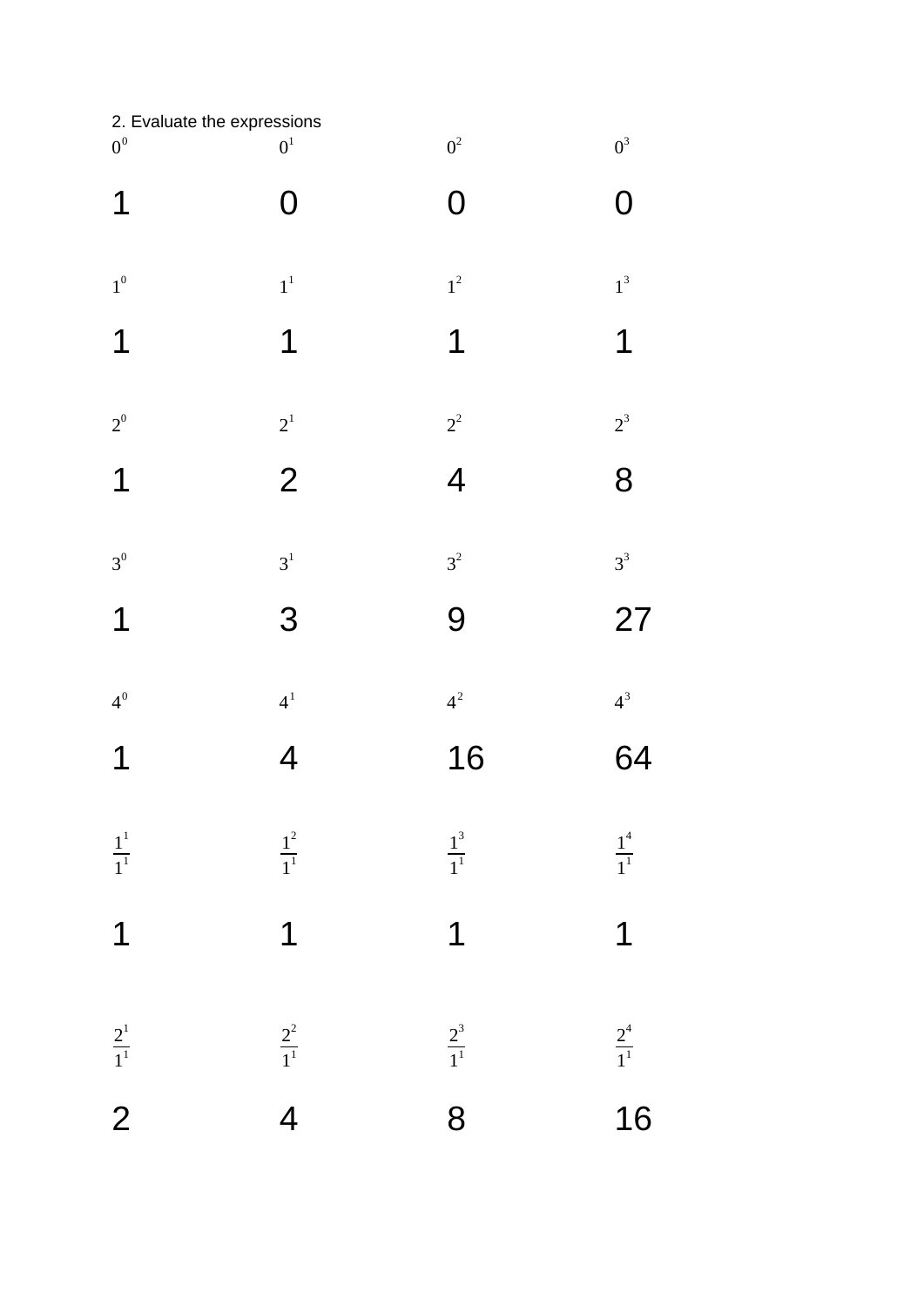| $\frac{1}{2^1}$         | $\frac{1^2}{2^1}$   | $\frac{1^3}{2^1}$   | $\frac{1^4}{2^1}$                  |
|-------------------------|---------------------|---------------------|------------------------------------|
| $rac{1}{2}$             | $\frac{1}{2}$       | $\frac{1}{2}$       | $\frac{1}{2}$                      |
| $\frac{2^1}{2^1}$       | $\frac{2^2}{2^1}$   | $\frac{2^3}{2^1}$   | $\frac{2^4}{2^1}$                  |
| $\overline{1}$          | $\overline{a}$      | $\overline{4}$      | $\overline{8}$                     |
| $\frac{1}{2^2}$         | $\frac{1^2}{2^2}$   | $\frac{1^3}{2^2}$   | $\frac{1^4}{2^2}$<br>$\frac{1}{4}$ |
| $\frac{1}{4}$           | $\frac{1}{4}$       | $\frac{1}{4}$       |                                    |
| $\frac{2^{1}}{2^{2}}$   | $\frac{2^2}{2^2}$   | $\frac{2^3}{2^2}$   | $\frac{2^4}{2^2}$                  |
| $\frac{1}{2}$           | $\mathbf{1}$        | $\overline{c}$      | $\overline{\mathcal{L}}$           |
| $\frac{1^{1}+1}{2^{2}}$ | $\frac{1^2+1}{2^2}$ | $\frac{1^3+1}{2^2}$ | $\frac{1^4+1}{2^2}$                |
| $\frac{1}{2}$           | $\frac{1}{2}$       | $\frac{1}{2}$       | $\frac{1}{2}$                      |